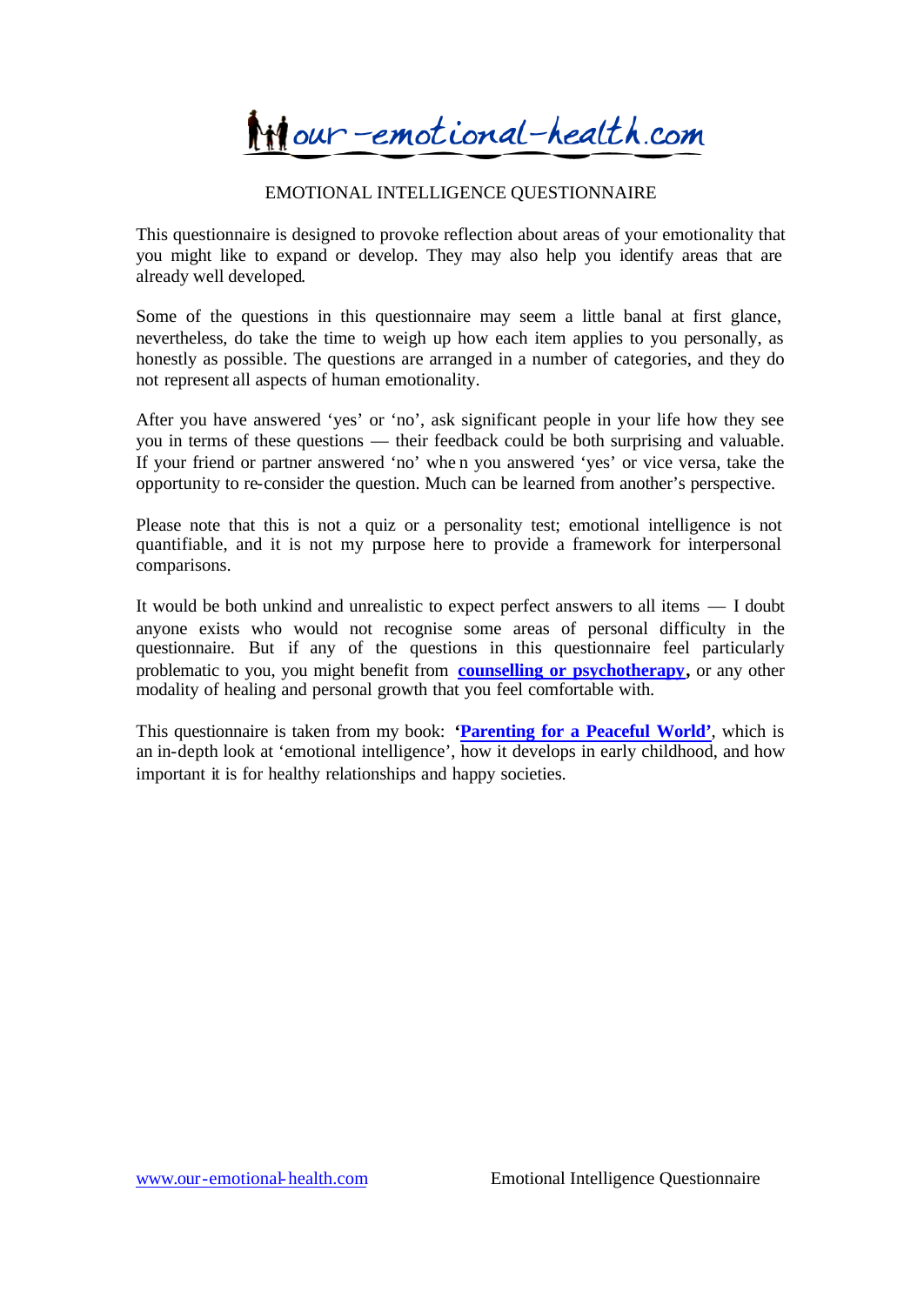**Mill**our-emotional-health.com

#### **EMOTIONAL INTELLIGENCE QUESTIONNAIRE**

## **Communicating emotions**

| <b>Question</b>                                    | <b>Your answer</b> |    | Your<br>friend's<br>answer |                |
|----------------------------------------------------|--------------------|----|----------------------------|----------------|
|                                                    | Yes                | No | <b>Yes</b>                 | N <sub>0</sub> |
| If you are sad, grieving or mourning, do you allow |                    |    |                            |                |
| yourself to weep? Do you allow trusted others to   |                    |    |                            |                |
| see your tears?                                    |                    |    |                            |                |
| Can you express anger freely and<br>non-           |                    |    |                            |                |
| destructively, then let it go?                     |                    |    |                            |                |
| Do you quickly let go of grudges and resentment?   |                    |    |                            |                |
| When you are afraid, do you let trusted others see |                    |    |                            |                |
| your fear?                                         |                    |    |                            |                |
| Are you able to recognise when you need help,      |                    |    |                            |                |
| then ask for help or support?                      |                    |    |                            |                |
| Can you receive help, as well as give it?          |                    |    |                            |                |
| Can you say 'no' without feeling guilty?           |                    |    |                            |                |
| Can you strongly protest against mistreatment?     |                    |    |                            |                |
| Do you easily express, as well as receive,         |                    |    |                            |                |
| tenderness, love, passion?                         |                    |    |                            |                |
| Can you enjoy your own company yet gladly and      |                    |    |                            |                |
| comfortably accept intimacy?                       |                    |    |                            |                |
| Do you listen clearly to yourself, and to others?  |                    |    |                            |                |
| Can you empathise with the needs and feelings of   |                    |    |                            |                |
| others, without judgement or criticism?            |                    |    |                            |                |
| Can you motivate others without resorting to fear  |                    |    |                            |                |
| tactics or manipulation?                           |                    |    |                            |                |

## **Emotional fluency**

| <b>Question</b>                                      | Your answer |          | friend's<br>Your<br>answer |                |
|------------------------------------------------------|-------------|----------|----------------------------|----------------|
|                                                      | Yes         | $\bf No$ | <b>Yes</b>                 | N <sub>0</sub> |
| Do you allow yourself to frequently experience and   |             |          |                            |                |
| enjoy pleasure?                                      |             |          |                            |                |
| Do you allow yourself to experience bliss, ecstasy,  |             |          |                            |                |
| excitement, fascination and awe?                     |             |          |                            |                |
| Do you often laugh out loud $-$ a deep belly laugh?  |             |          |                            |                |
| Do you sometimes feel moved by the courage or        |             |          |                            |                |
| the spirit of others?                                |             |          |                            |                |
| When necessary, can you contain (rather than         |             |          |                            |                |
| repress), your impulses and delay<br>your            |             |          |                            |                |
| gratification, without resorting to guilt, shame, or |             |          |                            |                |
| suppression of your emotions?                        |             |          |                            |                |